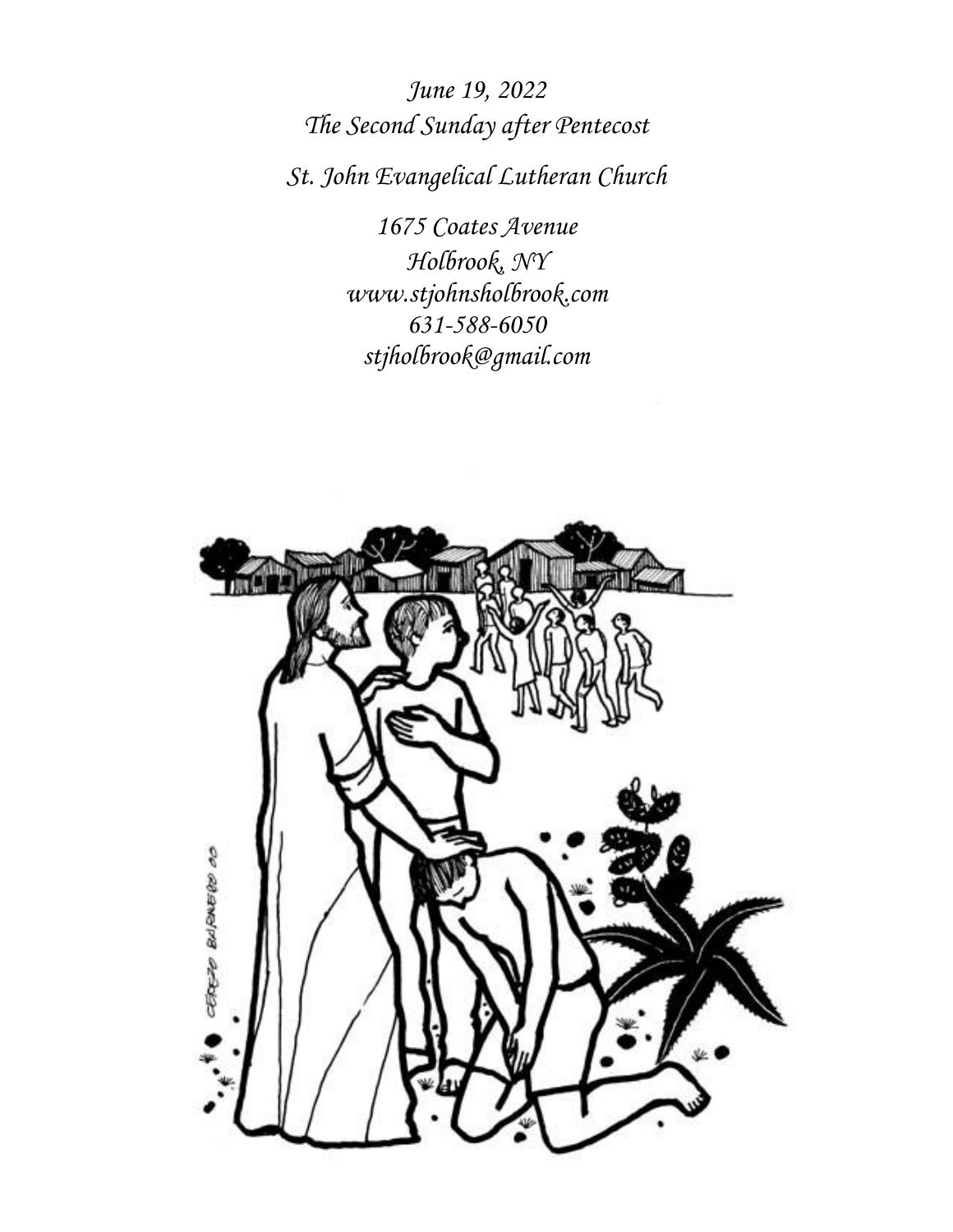*St. John Evangelical Lutheran Church exists by the grace of God to be the body of Christ in Holbrook. Therefore, we proclaim God's word to the world, teach the faithful, administer the sacraments, and show the love of Christ in care for our community.*

*Welcome! Every person who comes to worship is a special gift from God. Thank you for being with us today!*

## **Serving in God's house**

Organist: Doreen Leonard

Presiding Minister: Rev. George Kirkup Readers: Lenox Debra (9AM), Don Karnik (11AM)

#### *Stand*

## God's Own Child, I Gladly Say It **Channel Control Control Control Control Control Control Control Control Control Control Control Control Control Control Control Control Control Control Control Control Control Control Cont**

- 1 God's own child, I gladly say it: I am baptized into Christ! He, because I could not pay it, gave my full redemption price. Do I need earth's treasures many? I have one worth more than any That brought me salvation free lasting to eternity!
- 3 Satan, hear this proclamation: I am baptized into Christ! Drop your ugly accusation, I am not so soon enticed. Now that to the font I've traveled, all your might has come unraveled, And, against your tyranny, God, my Lord, unites with me!
- 5 There is nothing worth comparing to this lifelong comfort sure! Open-eyed my grave is staring: even there I'll sleep secure. Though my flesh awaits its raising, still my soul continues praising: I am baptized into Christ; I'm a child of paradise!

## CONFESSION AND ABSOLUTION **p.184**

- **P** In the name of the Father and of the  $\pm$  Son and of the Holy Spirit.
- C **Amen.**
- $\boxed{\mathbf{P}}$  Beloved in the Lord! Let us draw near with a true heart and confess our sins unto God our Father, beseeching Him in the name of our Lord Jesus Christ to grant us forgiveness.
- P Our help is in the name of the Lord,
- C **who made heaven and earth.**
- $\boxed{\mathbf{P}}$  I said, I will confess my transgressions unto the Lord,
- C **and You forgave the iniquity of my sin.**
- P O almighty God, merciful Father,
- C **I, a poor, miserable sinner, confess unto You all my sins and iniquities with which I have ever offended You and justly deserved Your temporal and eternal punishment. But I am heartily sorry for them and sincerely repent of them, and I pray You of Your boundless mercy and for the sake of the holy, innocent, bitter sufferings and death of Your beloved Son, Jesus Christ, to be gracious and merciful to me, a poor, sinful being.**
- P Upon this your confession, I… forgive you all your sins in the name of the Father and of the  $\pm$  Son and of the Holy Spirit.
- C **Amen.**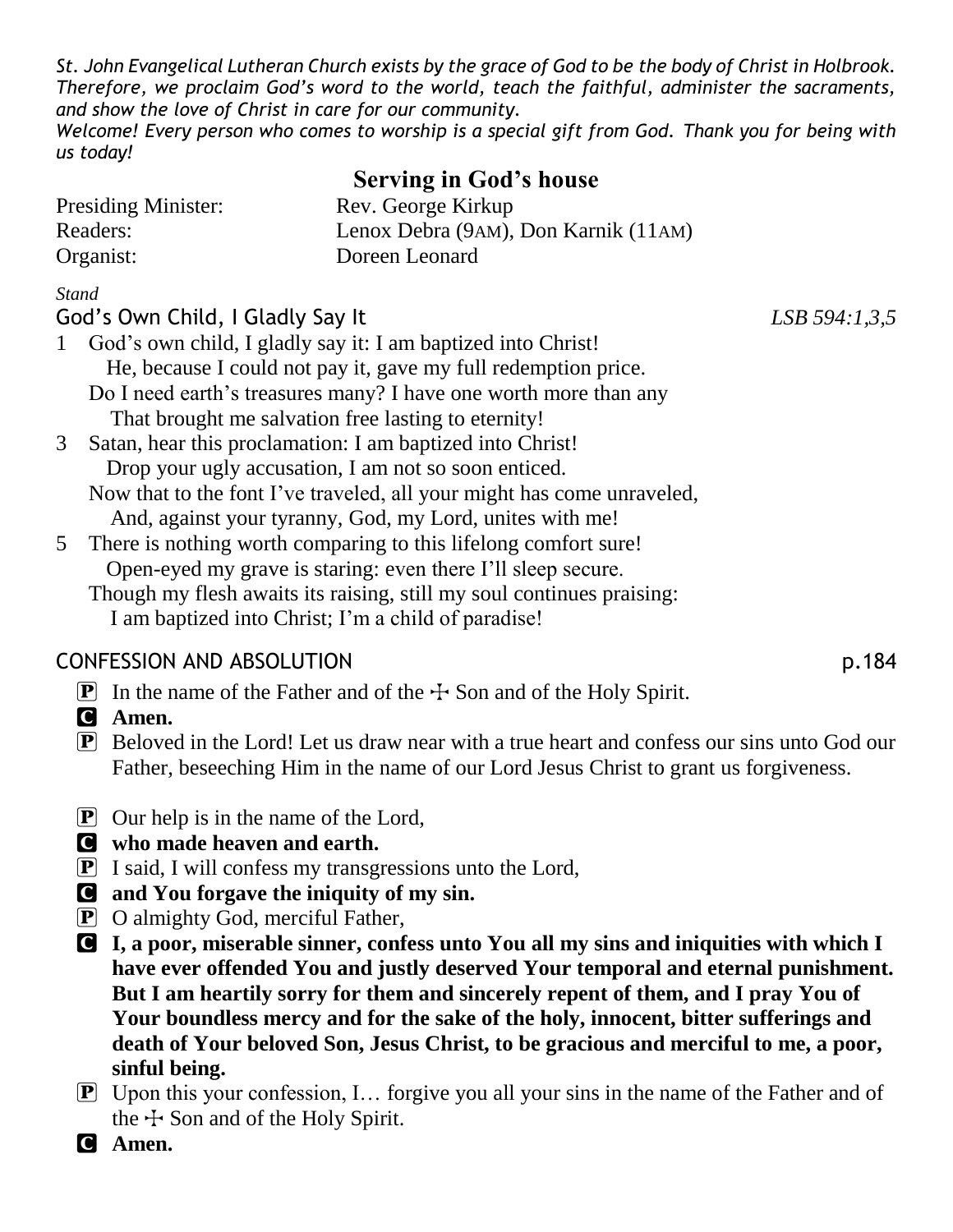# **SERVICE OF THE WORD**

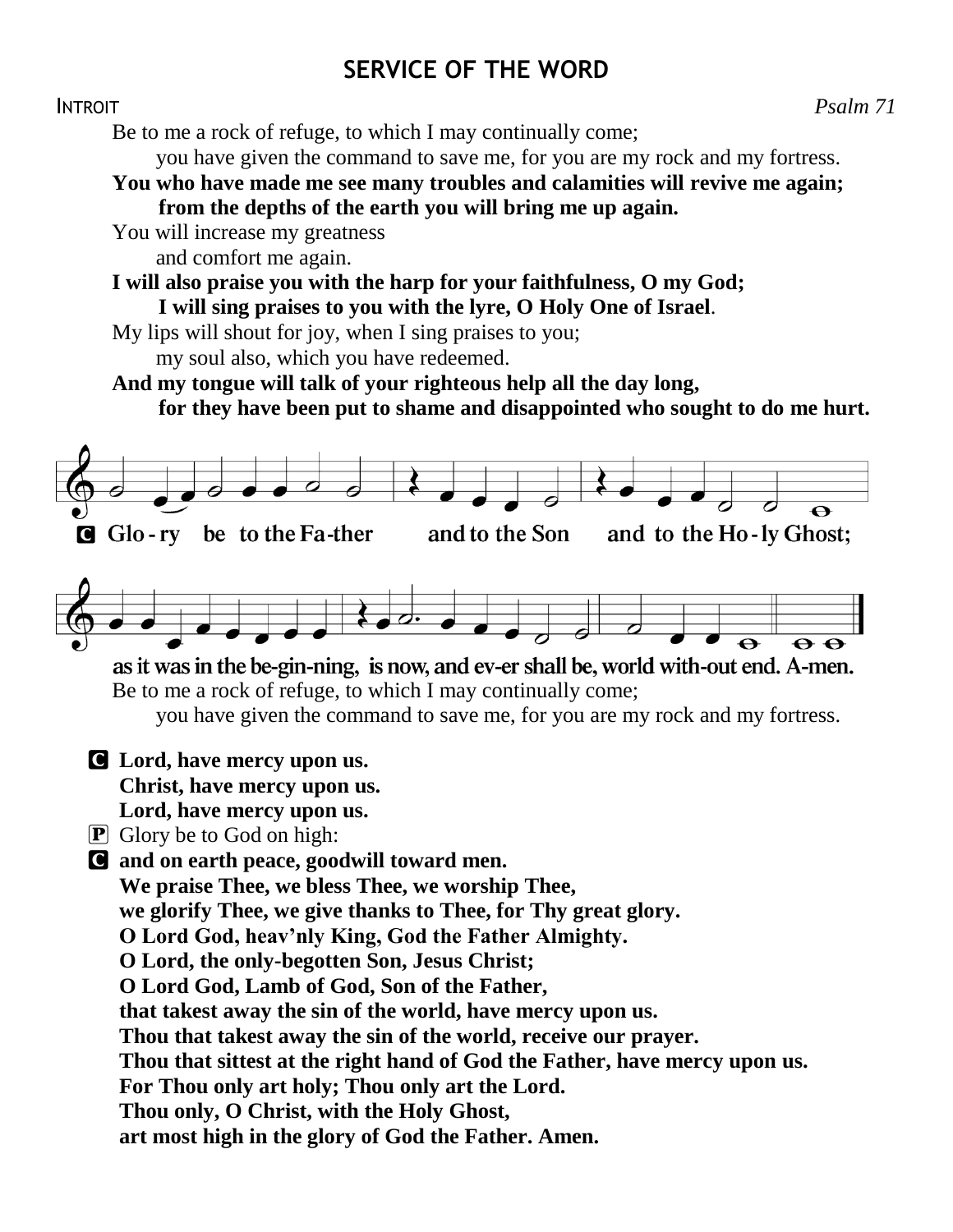### SALUTATION and COLLECT OF THE DAY

### OLD TESTAMENT READING *Isaiah 65:1–9*

 A The Old Testament Reading for the Second Sunday after Pentecost is from Isaiah, chapter sixty-five.

| I was ready to be sought by those who did not ask for me;                     |
|-------------------------------------------------------------------------------|
| I was ready to be found by those who did not seek me.                         |
| I said, "Here am I, here am I,"                                               |
| to a nation that was not called by my name.                                   |
| I spread out my hands all the day to a rebellious people,                     |
| who walk in a way that is not good, following their own devices;              |
| a people who provoke me to my face continually,                               |
| sacrificing in gardens and making offerings on bricks;                        |
| who sit in tombs, and spend the night in secret places;                       |
| who eat pig's flesh, and broth of tainted meat is in their vessels;           |
| who say, "Keep to yourself, do not come near me, for I am too holy f          |
| These are a smoke in my nostrils, a fire that burns all the day.              |
| Behold, it is written before me: "I will not keep silent, but I will reparate |
| I will indeed repay into their bosom                                          |
| both your iniquities and your fathers' iniquities together, says the Lo       |
| because they made offerings on the mountains and insulted me of               |

who say, "Keep to yourself, do not come near me, for I am too holy for you."

both your iniquities and your fathers' iniquities together, says the LORD;

n the hills,

I will measure into their bosom payment for their former deeds."

Thus says the LORD: "As the new wine is found in the cluster, and they say, 'Do not destroy it, for there is a blessing in it,' so I will do for my servants' sake, and not destroy them all.

I will bring forth offspring from Jacob, and from Judah possessors of my mountains; my chosen shall possess it, and my servants shall dwell there."

A This is the Word of the Lord.

# C **Thanks be to God.**

O LORD, how many are my foes!

Many are rising against me;

## **many are saying of my soul,**

## **there is no salvation for him in God.**

But you, O LORD, are a shield about me,

my glory, and the lifter of my head.

# **I cried aloud to the LORD,**

# **and he answered me from his holy hill.**

I lay down and slept;

I woke again, for the LORD sustained me.

#### **I will not be afraid of many thousands of people who have set themselves against me all around.**

Arise, O LORD! Save me, O my God! For you strike all my enemies on the cheek; you break the teeth of the wicked.

# PSALM *Psalm 3*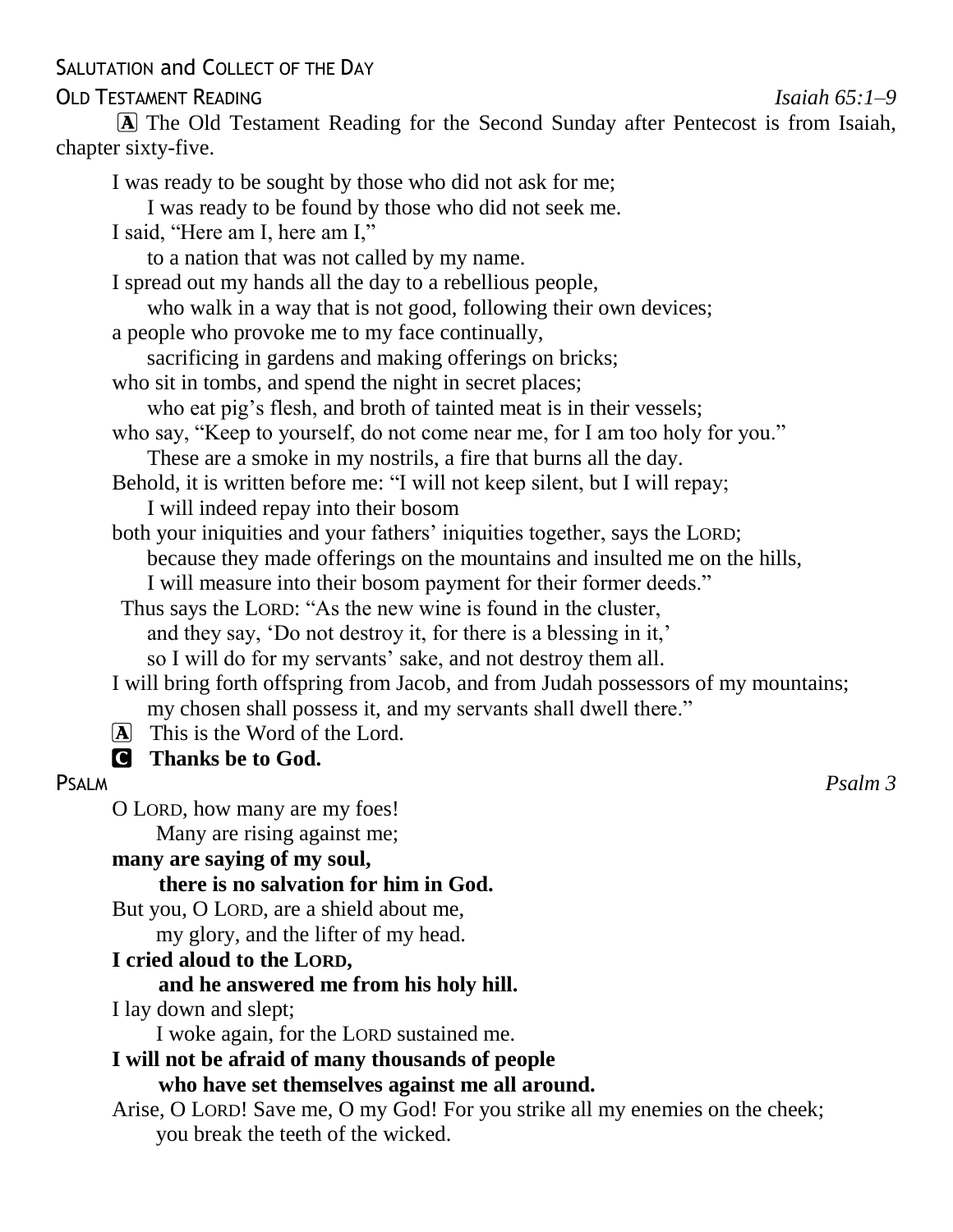A The Epistle is from Galatians, chapters three and four.

Now before faith came, we were held captive under the law, imprisoned until the coming faith would be revealed. So then, the law was our guardian until Christ came, in order that we might be justified by faith. But now that faith has come, we are no longer under a guardian, for in Christ Jesus you are all sons of God, through faith. For as many of you as were baptized into Christ have put on Christ. There is neither Jew nor Greek, there is neither slave nor free, there is neither male nor female, for you are all one in Christ Jesus. And if you are Christ's, then you are Abraham's offspring, heirs according to promise.

 I mean that the heir, as long as he is a child, is no different from a slave, though he is the owner of everything, but he is under guardians and managers until the date set by his father. In the same way we also, when we were children, were enslaved to the elementary principles of the world. But when the fullness of time had come, God sent forth his Son, born of woman, born under the law, to redeem those who were under the law, so that we might receive adoption as sons. And because you are sons, God has sent the Spirit of his Son into our hearts, crying, "Abba! Father!" So you are no longer a slave, but a son, and if a son, then an heir through God.

 $\bf{A}$  This is the Word of the Lord.

C **Thanks be to God.**

*Stand* ALLELUIA p.190

HOLY GOSPEL *Luke 8:26–39*

P The Holy Gospel according to St. Luke, the eighth chapter. C **Glory be to Thee, O Lord.**

Then they sailed to the country of the Gerasenes, which is opposite Galilee. When Jesus had stepped out on land, there met him a man from the city who had demons. For a long time he had worn no clothes, and he had not lived in a house but among the tombs. When he saw Jesus, he cried out and fell down before him and said with a loud voice, "What have you to do with me, Jesus, Son of the Most High God? I beg you, do not torment me." For he had commanded the unclean spirit to come out of the man. (For many a time it had seized him. He was kept under guard and bound with chains and shackles, but he would break the bonds and be driven by the demon into the desert.) Jesus then asked him, "What is your name?" And he said, "Legion," for many demons had entered him. And they begged him not to command them to depart into the abyss. Now a large herd of pigs was feeding there on the hillside, and they begged him to let them enter these. So he gave them permission. Then the demons came out of the man and entered the pigs, and the herd rushed down the steep bank into the lake and were drowned.

When the herdsmen saw what had happened, they fled and told it in the city and in the country. Then people went out to see what had happened, and they came to Jesus and found the man from whom the demons had gone, sitting at the feet of Jesus, clothed and in his right mind, and they were afraid. And those who had seen it told them how the demon-possessed man had been healed. Then all the people of the surrounding country of the Gerasenes asked him to depart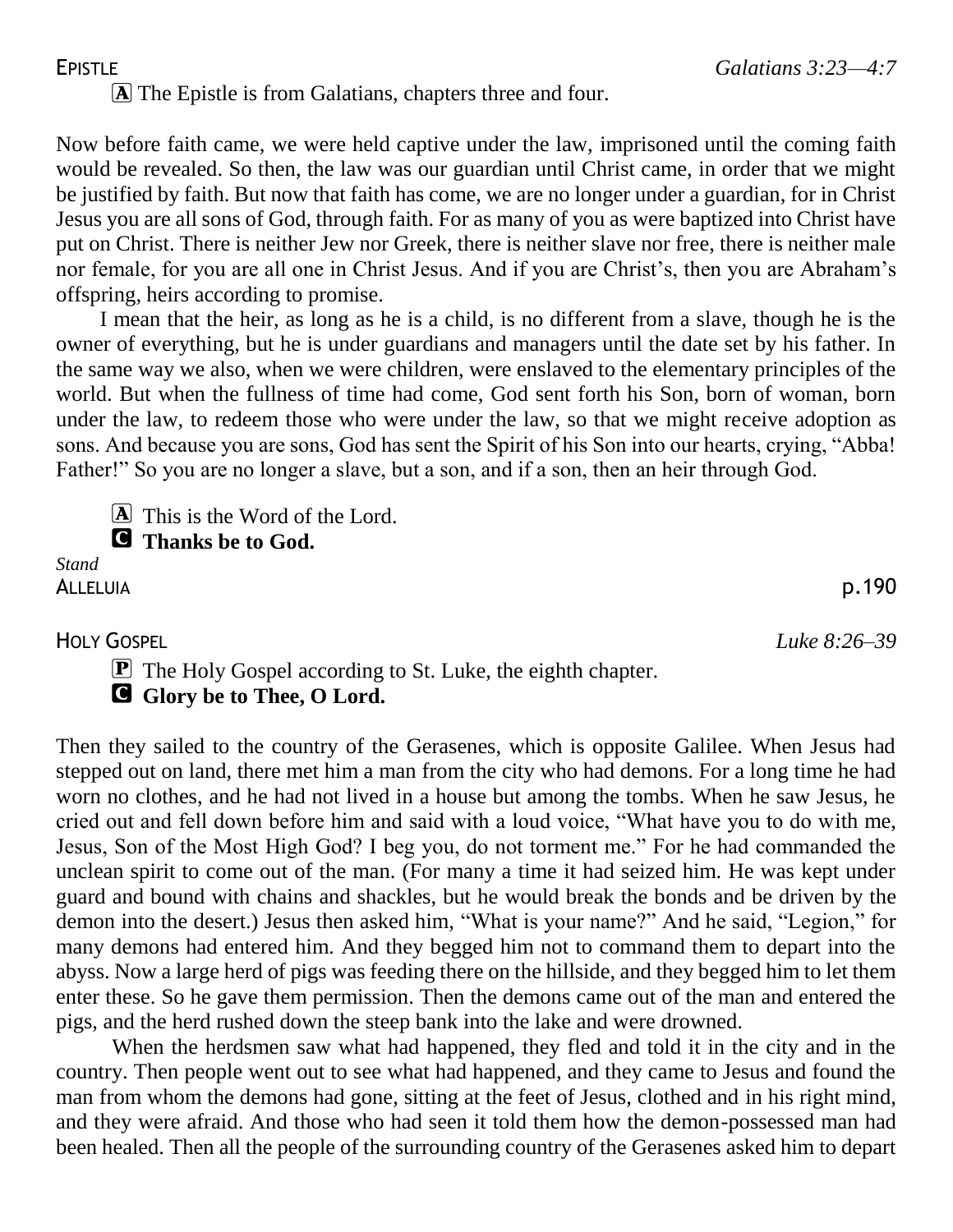from them, for they were seized with great fear. So he got into the boat and returned. The man from whom the demons had gone begged that he might be with him, but Jesus sent him away, saying, "Return to your home, and declare how much God has done for you." And he went away, proclaiming throughout the whole city how much Jesus had done for him.

| $\mathbf{P}$ This is the Gospel of the Lord.<br><b>Q</b> Praise be to Thee, O Christ.<br><b>APOSTLES' CREED</b>                                                                                                                                                                                    | LSB back cover   |
|----------------------------------------------------------------------------------------------------------------------------------------------------------------------------------------------------------------------------------------------------------------------------------------------------|------------------|
| Sit                                                                                                                                                                                                                                                                                                |                  |
| The God of Abraham Praise<br>The God of Abr'ham praise, who reigns enthroned above;<br>Ancient of everlasting days and God of love.<br>Jehovah, great I AM! By earth and heav'n confessed;<br>I bow and bless the sacred name forever blest.                                                       | LSB $798:1-2, 9$ |
| The God of Abr'ham praise, at whose supreme command<br>2<br>From earth I rise and seek the joys at His right hand.<br>I all on earth forsake, its wisdom, fame, and pow'r,                                                                                                                         |                  |
| And Him my only portion make, my shield and tow'r.<br>The whole triumphant host give thanks to God on high.<br>$\Delta 9$<br>"Hail, Father, Son, and Holy Ghost!" they ever cry.<br>Hail, Abr'ham's God and mine! I join the heav'nly lays:<br>All might and majesty are Thine and endless praise! |                  |
| <b>SERMON</b><br>"Growing Up in Abba's House"<br><b>Stand</b>                                                                                                                                                                                                                                      |                  |
| <b>OFFERTORY</b>                                                                                                                                                                                                                                                                                   |                  |
| <b>PRAYER OF THE CHURCH</b>                                                                                                                                                                                                                                                                        |                  |
| $\mathbf{P}$ Lord, in Your mercy,                                                                                                                                                                                                                                                                  |                  |
| <b>C</b> hear our prayer.                                                                                                                                                                                                                                                                          |                  |
| <b>LORD'S PRAYER</b>                                                                                                                                                                                                                                                                               |                  |
| <b>COLLECT TO RECEIVE THE WORD</b>                                                                                                                                                                                                                                                                 |                  |
| <b>BENEDICTION</b>                                                                                                                                                                                                                                                                                 | p.202            |
| $\mathbf{P}$ The Lord bless you and keep you.                                                                                                                                                                                                                                                      |                  |
| The Lord make His face shine upon you and be gracious unto you.                                                                                                                                                                                                                                    |                  |
| The Lord lift up His countenance upon you and $\pm$ give you peace.                                                                                                                                                                                                                                |                  |
| <b>C</b> Amen, amen, amen.                                                                                                                                                                                                                                                                         |                  |
| Baptized into Your Name Most Holy                                                                                                                                                                                                                                                                  | LSB 590:2,4      |
| My loving Father, here You take me to be henceforth Your child and heir.<br>My faithful Savior, here You make me the fruit of all Your sorrows share.<br>O Holy Spirit, comfort me when threat'ning clouds around I see.                                                                           |                  |
| All that I am and love most dearly— receive it all, O Lord, from me.<br>4<br>Let me confess my faith sincerely; help me Your faithful child to be!                                                                                                                                                 |                  |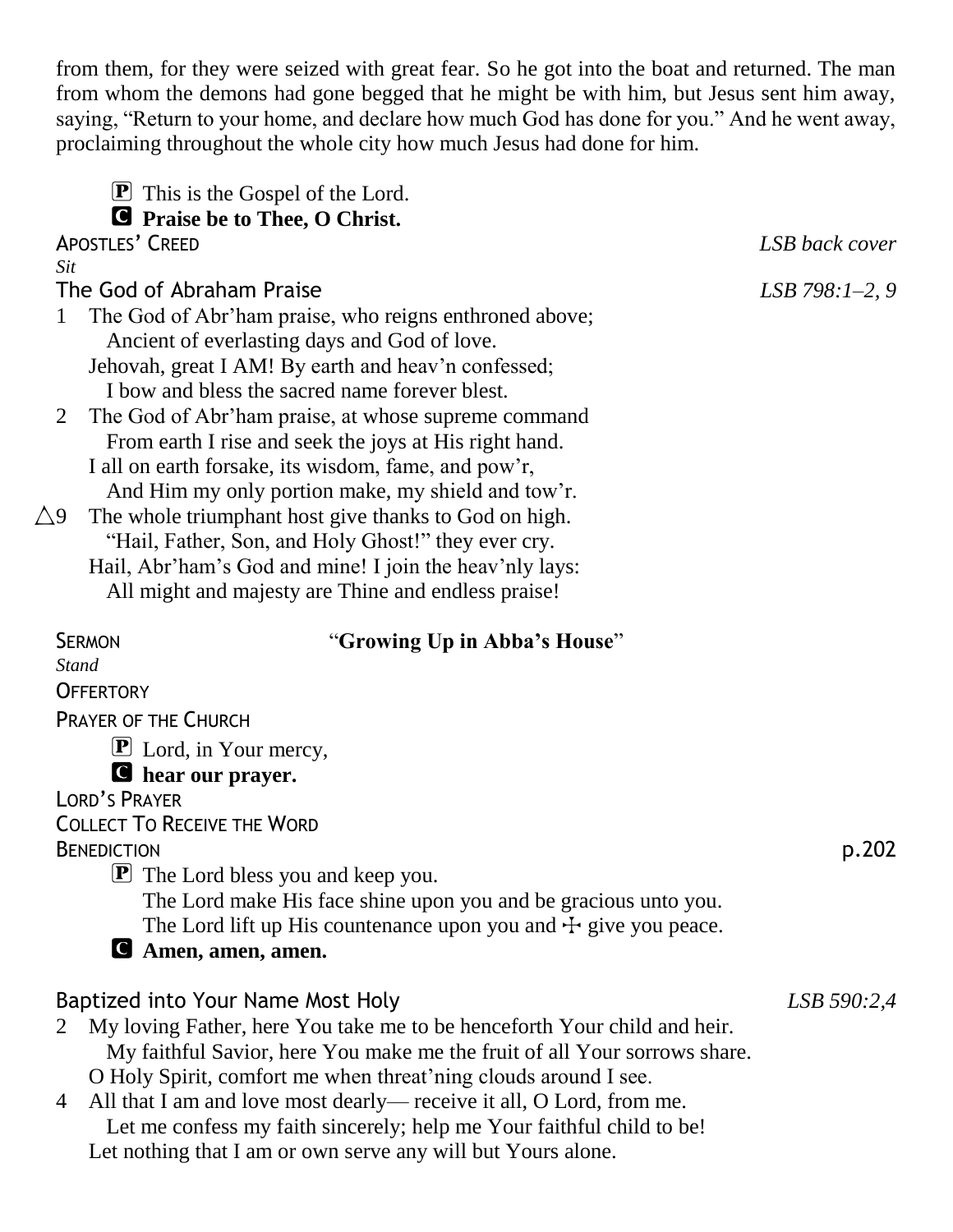### Alleluia. Alleluia. Alleluia. Alleluia. The Lord bless you. The Lord keep you. Alleluia. Amen

*In Holy Communion, our Lord invites us to eat and drink His true body and blood. In preparation for this sacrament, each communicant will examine himself and come to the Lord's Table seeking forgiveness of sins. As the catechism says, "a person is truly worthy and well prepared who has faith in these words: 'Given and shed for you for the forgiveness of sins.'" Therefore, we expect all communicants to have been baptized, instructed in the Christian faith, repent of their sins, and believe that Jesus here offers His true body and blood for their forgiveness.*

# SERVICE OF THE SACRAMENT

| $\mathbf{P}$ The Lord be with you.                                                  |         |
|-------------------------------------------------------------------------------------|---------|
| <b>And with thy spirit.</b>                                                         |         |
| $[\mathbf{P}]$ Lift up your hearts.                                                 |         |
| <b>O</b> We lift them up unto the Lord.                                             |         |
| <b>P</b> Let us give thanks unto the Lord our God.                                  |         |
| If is meet and right so to do.                                                      |         |
| $\mathbf{P}$ It is truly meet right and salutary  evermore praising God and saying: |         |
| Holy, holy, holy Lord God of Sabaoth;                                               |         |
| heav'n and earth are full of Thy glory.                                             |         |
| Hosanna, hosanna, hosanna in the highest.                                           |         |
| Blessed is He, blessed is He, blessed is He that cometh in the name of the Lord.    |         |
| Hosanna, hosanna, hosanna in the highest.                                           |         |
| THE WORDS OF OUR LORD                                                               | p.197   |
| $[\mathbf{P}]$ The peace of the Lord be with you always.                            |         |
| <b>G</b> Amen.                                                                      |         |
| Sit                                                                                 |         |
| <b>AGNUS DEI</b>                                                                    | p.198   |
| <b>DISTRIBUTION</b>                                                                 |         |
| I Bind unto Myself Today                                                            | LSB 604 |
| Lord Jesus Christ, We Humbly Pray                                                   | LSB 623 |
|                                                                                     |         |

| <b>NUNC DIMITTIS</b><br>$[A]$ O give thanks unto the Lord, for He is good,<br><b>Q</b> and His mercy endureth forever. | p.199 |                        |       |
|------------------------------------------------------------------------------------------------------------------------|-------|------------------------|-------|
|                                                                                                                        |       | POST-COMMUNION COLLECT | p.201 |

PAULINE BENEDICTION